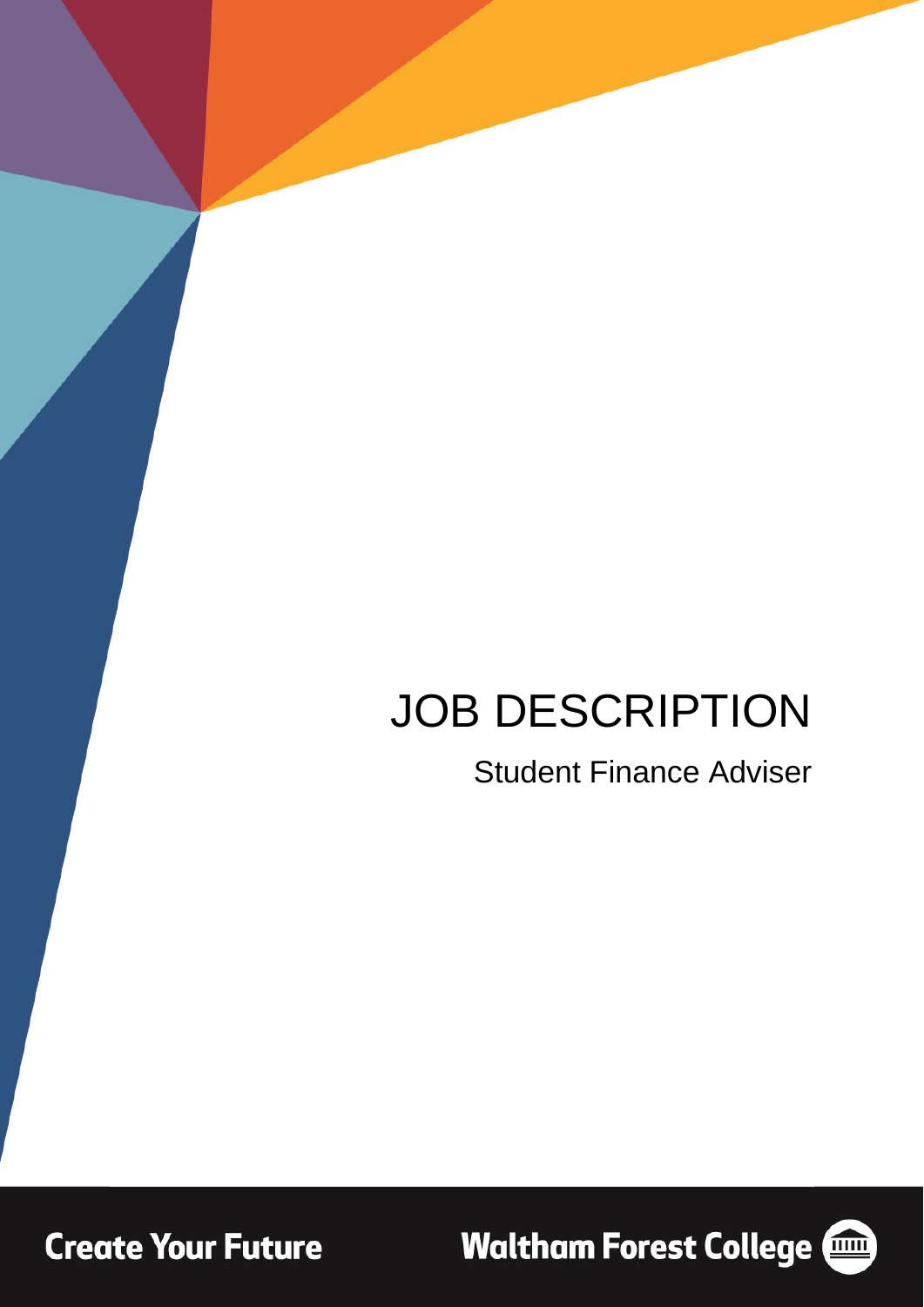### **WALTHAM FOREST COLLEGE JOB DESCRIPTION AND PERSON SPECIFICATION**

| <b>POST:</b>            | <b>Student Finance Adviser</b>       |  |
|-------------------------|--------------------------------------|--|
| <b>REPORTING TO:</b>    | <b>Head of Welfare and Wellbeing</b> |  |
| <b>RESPONSIBLE FOR:</b> | <b>NA</b>                            |  |
| <b>HOURS:</b>           | 30                                   |  |
| <b>GRADE:</b>           | 14-18                                |  |

#### **KEY RESPONSIBILITIES**

1. To deliver the day to day administrative services for the student financial support including providing information and advice on financial support, capturing and processing of data. The post holder will comply with the government and financial procedures.

#### **MAIN RESPONSIBILITIES**

- 1. Administer the student financial support funds/ schemes required by students on day to day basis including processing application forms and payments.
- 2. Support the delivery of an efficient and effective administrative, financial systems and procedures for the student financial administration to ensure the accurate, complete and timely processing of applications and payments.
- 3. Publicise student finance systems and procedures with curriculum and other support staff to ensure correct guidance is given on funding available.
- 4. Produce regular reports for the management on the distribution and effectiveness of funds and to advice on development and resource needs.
- 5. To ensure the smooth running of the student finances within the best practice of customer care.
- 6. Ensure accurate records are maintained for audit purposes
- 7. Maintain relevant data linked to the college MIS data
- 8. Ensure the timely collection and compilation of data
- 9. Ensure the reporting is regularly updated and maintained
- 10. Produce reports for the management and external authorities
- 11. Administer loans of equipment and kits to students
- 12. Provide excellent customer care for the department, including advice to internal and external customers
- 13. Liaise with key professionals (internal and external)

#### **GENERAL**

14. Promotes and implement all College policies, particularly those which refer to health & safety, equality of opportunity and Safeguarding young people and vulnerable adults.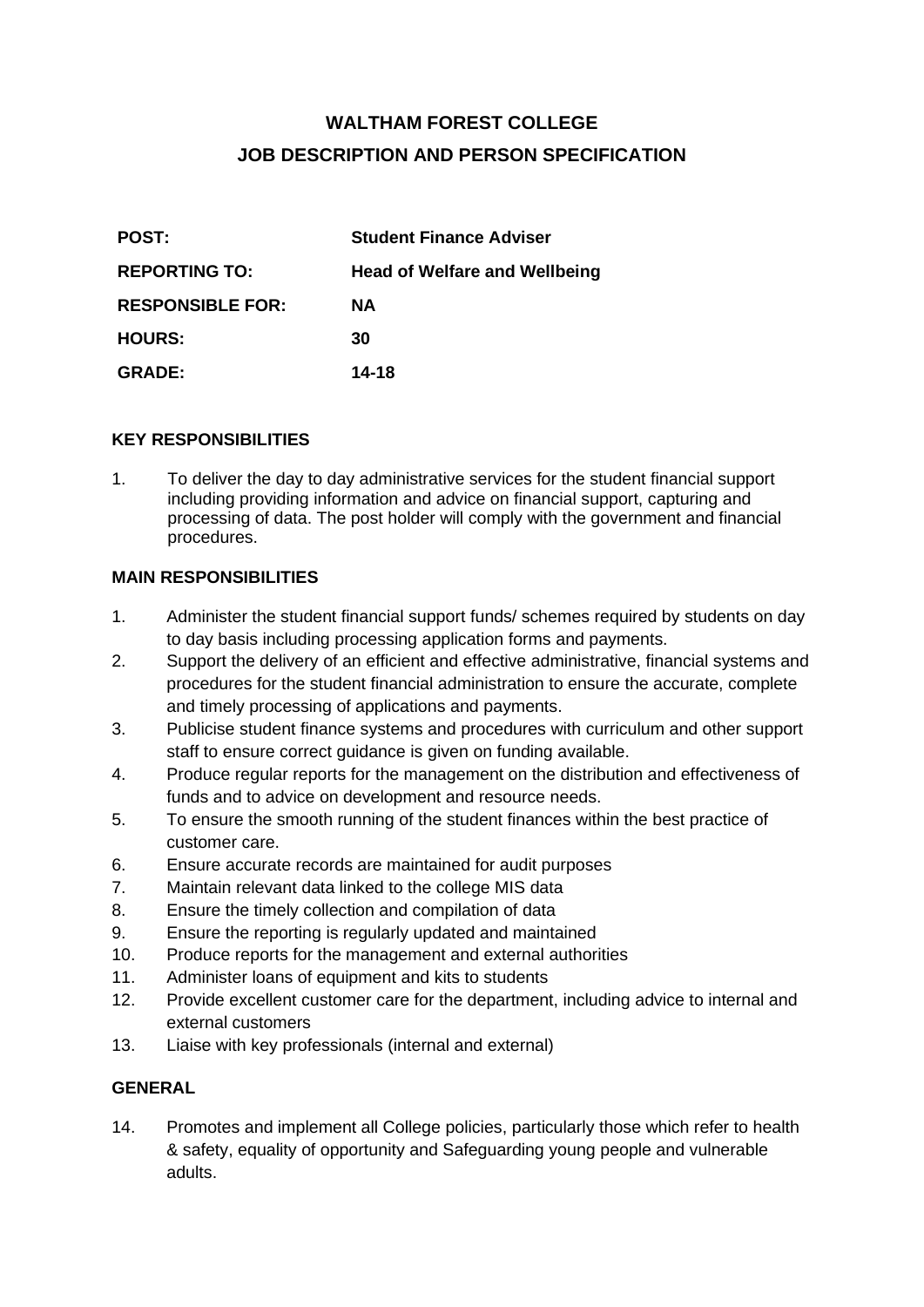- 15. Participates in College programmes of staff appraisal and continuing professional development.
- 16. Develop effective working relationships internally and with external partners.
- 17. To operate at all times in line with the College's values and behaviours.
- 18. Undertakes other duties as may reasonably be required in the interests of the efficient functioning of the College.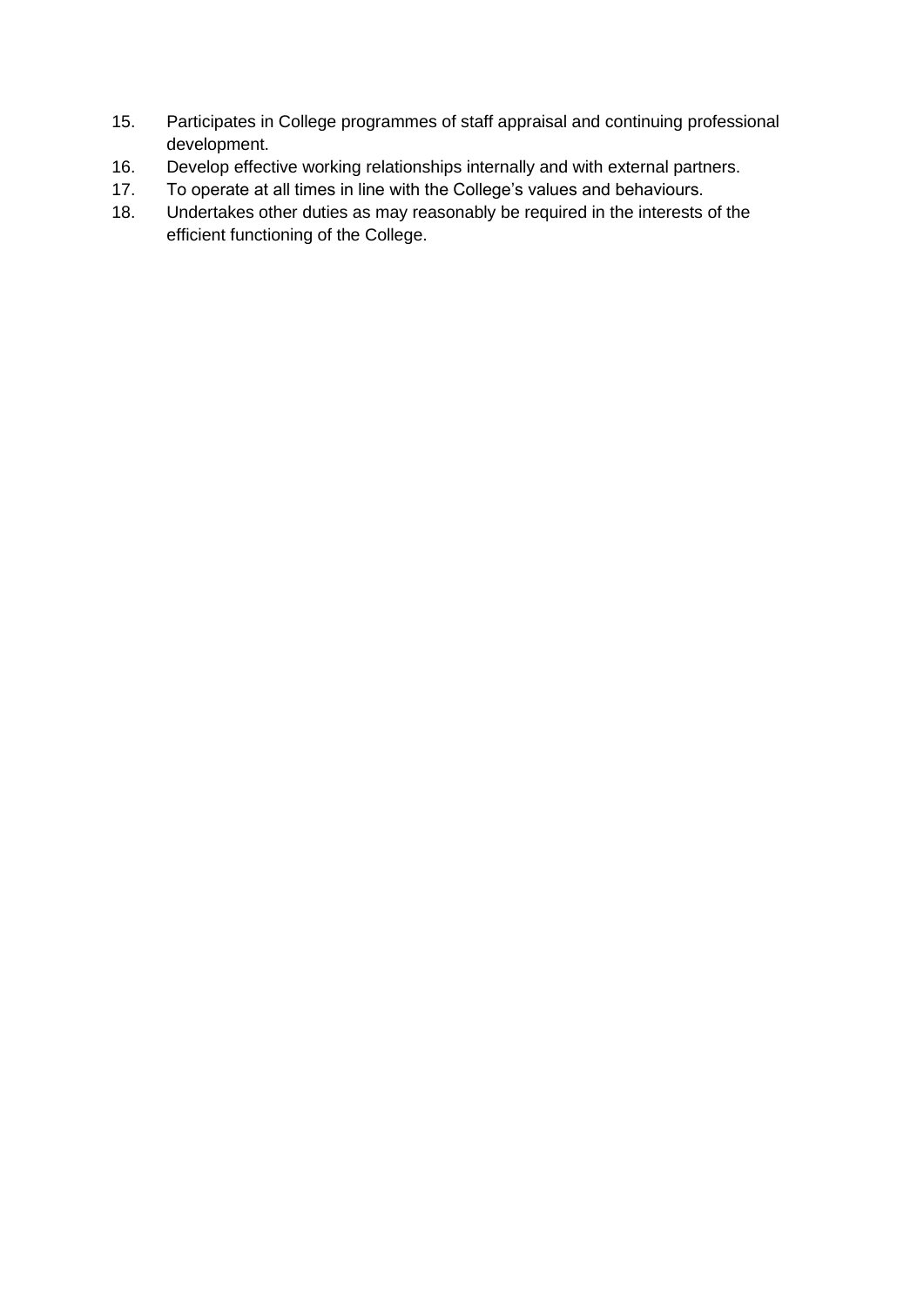#### **PERSON SPECIFICATION**

We need you to use the application form to demonstrate your capabilities in relation to each of the criteria listed below (addressing each point in order).

|                                                                 | <b>Criteria</b>                                                                                                                                        | <b>Essential/Desirable</b> |
|-----------------------------------------------------------------|--------------------------------------------------------------------------------------------------------------------------------------------------------|----------------------------|
| <b>Qualifications</b><br>(Educational and<br><b>Vocational)</b> | Minimum Level 3 qualification in Business or<br>equivalent.<br>5 GCSE's including English & Maths at<br>grades A-C or equivalent Level 2 qualification | E                          |
|                                                                 |                                                                                                                                                        | Е                          |
|                                                                 | Level 2 qualification in IT, or equivalent                                                                                                             | D                          |
| <b>Previous</b><br>experience/job<br>knowledge                  | Considerable relevant previous experience of<br>administrative work in a busy office<br>environment.                                                   | Е                          |
|                                                                 | Experience of working in student<br>finance/accountancy role. Preferably in an FE<br>setting                                                           | D                          |
|                                                                 | Experience of working under pressure and<br>multi-tasking in a busy environment.                                                                       | Е                          |
|                                                                 | Proven ability to work flexibly within a team                                                                                                          | Е                          |
| <b>Skills</b><br>(Competencies<br>and                           | Ability to work on own initiative, make<br>decisions, prioritise own workload and that of<br>others to meet deadlines and targets.                     | E                          |
| Aptitudes)                                                      | Experience of working using Microsoft Office                                                                                                           | Е                          |
|                                                                 | Excellent interpersonal skills and<br>communication<br>Ability to implement the highest quality                                                        | E                          |
|                                                                 | customer service standards                                                                                                                             | Е                          |
|                                                                 | Ability to work accurately and effectively<br>under pressure                                                                                           | E                          |
|                                                                 | Proven ability to work flexibly within a team                                                                                                          | Е                          |
| Other factors/<br>additional<br>requirements                    | An understanding of safeguarding and a<br>commitment to creating a safe learning<br>environment.                                                       | E                          |